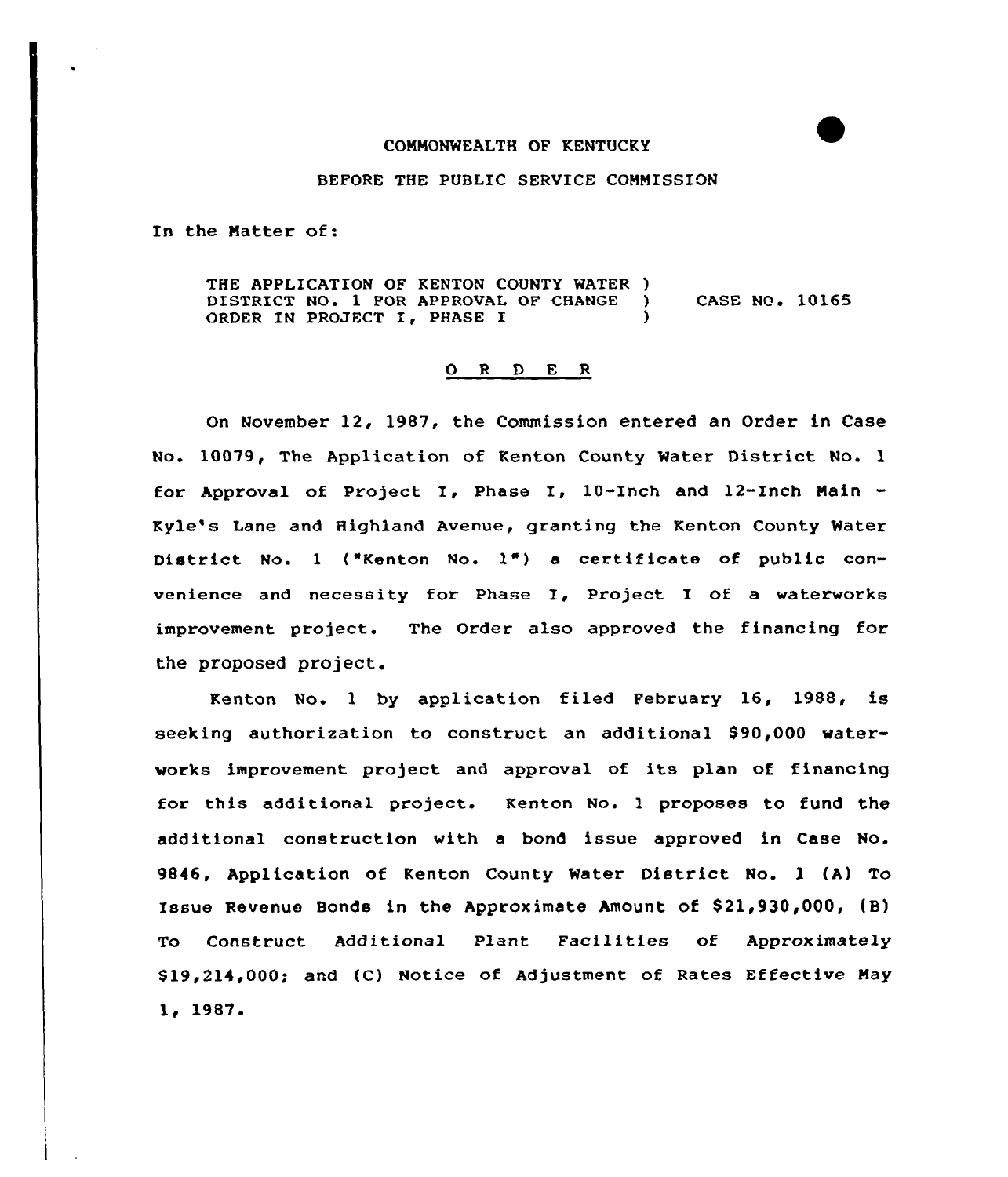The proposed construction vill include installation of additional water transmission mains. Drawings and specifications for the proposed improvements by Viox and Viox, P.S.C., Consulting Engineers and Surveyors, of Erlanger, Kentucky, ("Engineer ) have been approved by the Division of Water of the Natural Resources and Environmental Protection Cabinet.

## FINDINGS AND ORDERS

The Commission, after consideration of the evidence of record, and being advised, is of the opinion and finds that:

1. Public convenience and necessity require that the construction proposed in the application be performed and that a certificate of public convenience and necessity be granted.

2. The proposed construction consists of approximately 1020 linear feet of 12-inch water lines and related appurtenances. The construction is estimated to cost S70,805 based on bids received in Case No. 10079. The total cost for this construction change is about \$90,000 after allowances are made for fees, contingencies, and other indirect costs.

3. Any deviations from the construction herein approved which could adversely affect service to any customer should be done only with the prior approval of the Commission.

4. Kenton No. 1 should furnish duly verified documentation of the total cost of this project including the cost of construction and all other capitalized costs (engineering, legal, administrative, etc.) within <sup>60</sup> days of the date that construction is substantially completed. Said construction costs should be

 $-2-$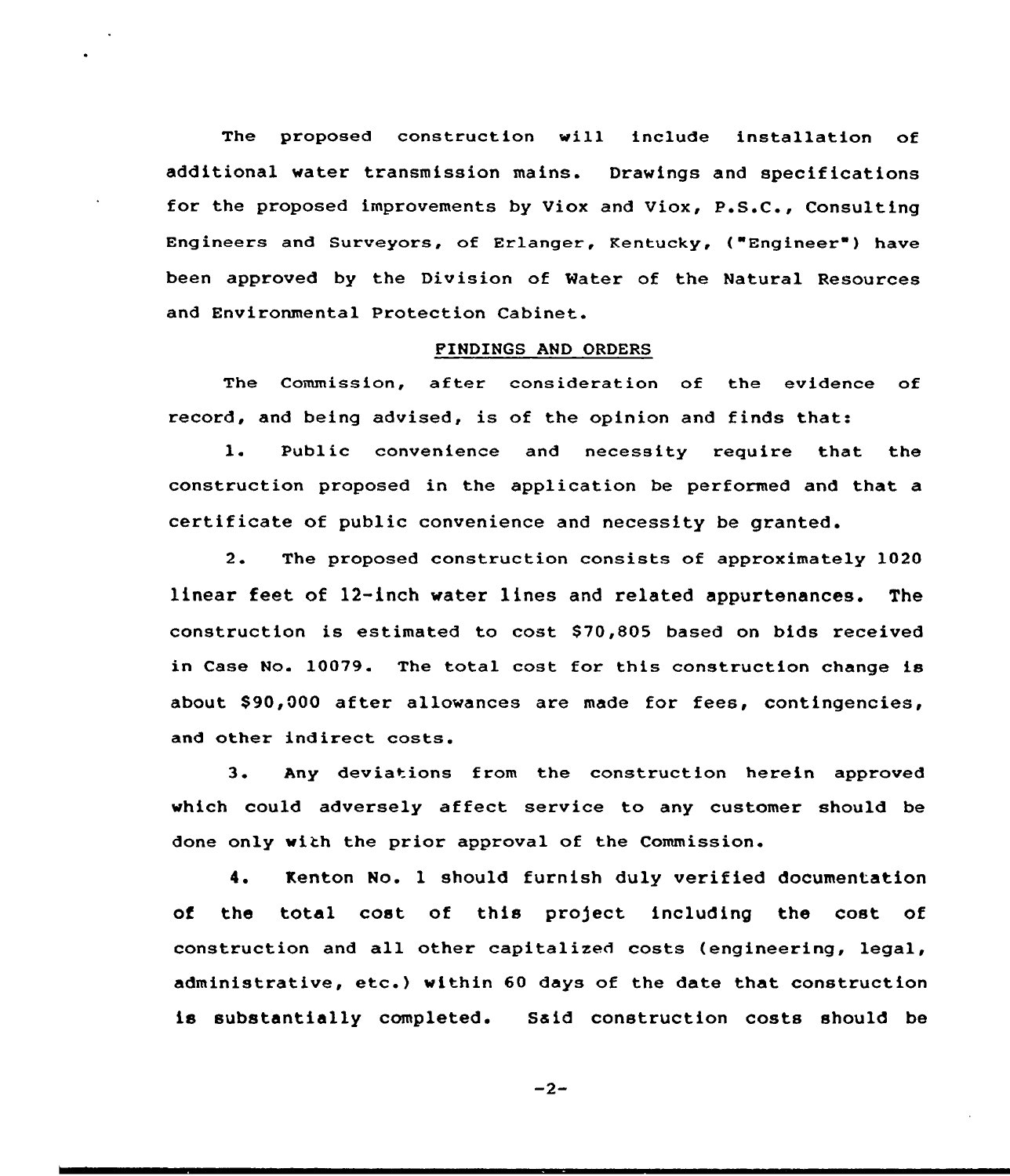classified into appropriate plant accounts in accordance with the Uniform System of Accounts for Water Utilities prescribed by the Commission.

5. Kenton No. 1's contract with its Engineer should require the provision of construction inspection under the general supervision of a professional engineer with a Kentucky registxation in civil or mechanical engineering, to ensure that the construction work is done in accordance with the contract drawings and specifications and in conformance with the best practices of the construction trades involved in the project.

6. Kenton No. <sup>1</sup> should requixe the Engineex to furnish <sup>a</sup> copy of the "as-built" dxawings and <sup>a</sup> signed statement that the construction has been satisfactorily completed in accordance with the contract. plans and specifications within 60 days of the date of substantial completion of this construction.

7. The financing plan proposed by Kenton No. <sup>1</sup> is for lawful objects within its corporate purposes, is necessary and appropriate for and consistent with the proper performance of its service to the public and will not impair its ability to perform these services. The financing plan is reasonably necessaxy and appropriate for such purposes and should therefore be approved.

IT IS THEREFORE ORDERED that:

l. Kenton No. <sup>1</sup> be and it hereby is granted <sup>a</sup> certificate of public convenience and necessity to proceed with the proposed construction project as set forth in the drawings and specifications of record herein.

 $-3-$